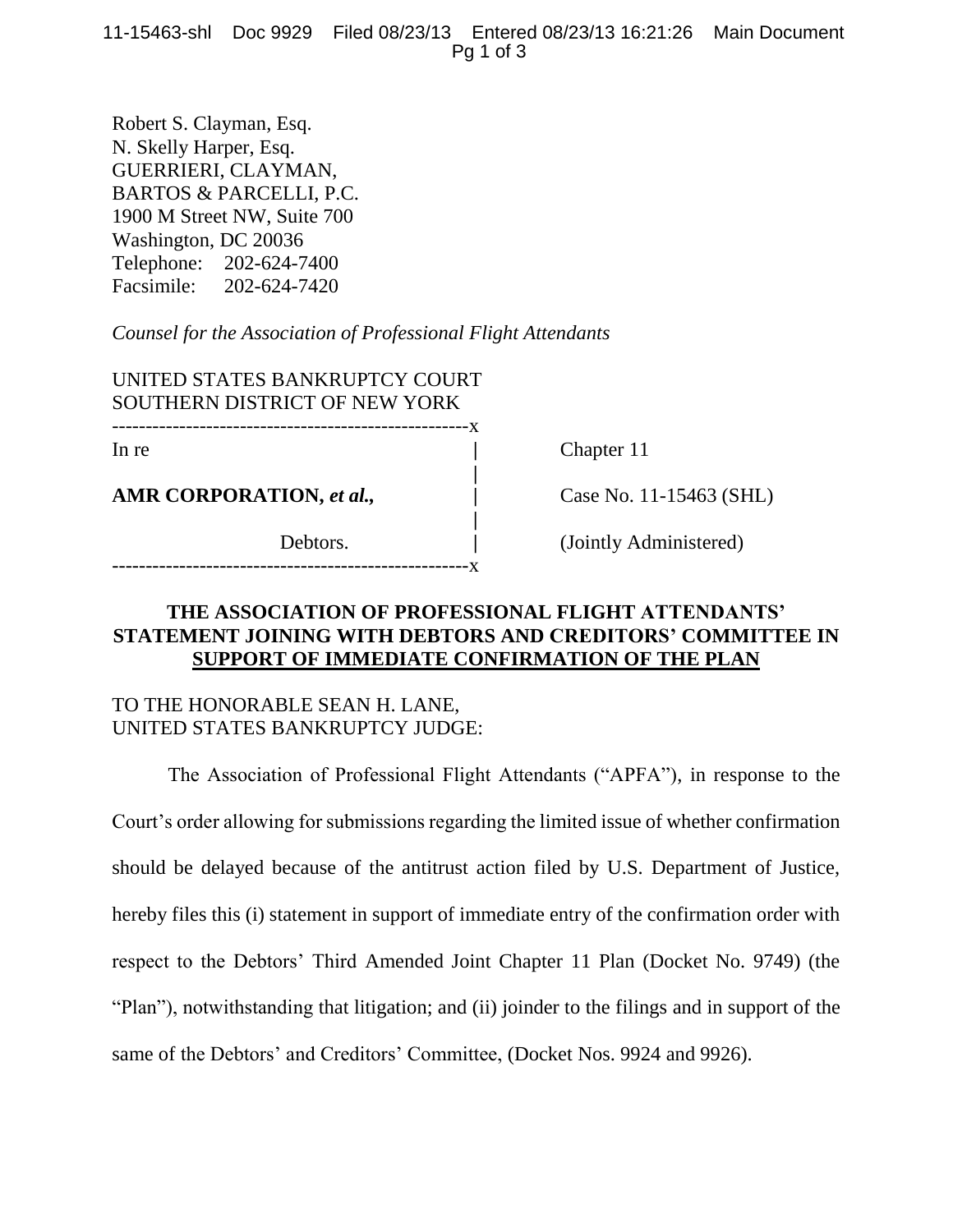## 11-15463-shl Doc 9929 Filed 08/23/13 Entered 08/23/13 16:21:26 Main Document Pg 2 of 3

1. The APFA respectfully submits that immediate confirmation of the Plan is appropriate; the government antitrust action, irrespective of its merits, provides neither a legal nor equitable basis for delay.

2. The resolution of that litigation is immaterial to the legal issue before the Court -- whether the Plan satisfies the requirements for confirmation set forth in section 1129 of the Bankruptcy Code. As articulated by Creditors' Committee counsel during the hearing on August 15, 2013, the Merger Agreement, Disclosure Statement, and Plan, all contemplate that the resolution of regulatory matters may occur after confirmation of the Plan. Accordingly, the disposition of such matters is a condition, not to confirmation, but to the consummation of the merger.

3. Moreover, equity supports immediate confirmation rather than delay. On the one hand, delay would unnecessarily compound the uncertainty-related stress that is inevitable in a bankruptcy of this magnitude and has been inflicted here on many of the stakeholders, particularly the employees. Confirmation would provide welcome clarity. On the other hand, delay would not further, and confirmation would not prejudice, any legitimate interest of a stakeholder in the bankruptcy.

4. These reasons in support of prompt confirmation notwithstanding the ongoing antitrust litigation, as well as many others, are set forth fully in and well supported by the filings of the Debtors and Creditors' Committee on this issue, (Docket Nos. 9924 and 9926). Accordingly, rather than burden the Court with redundant briefing, the APFA fully joins in support of those submissions.

- 2 -